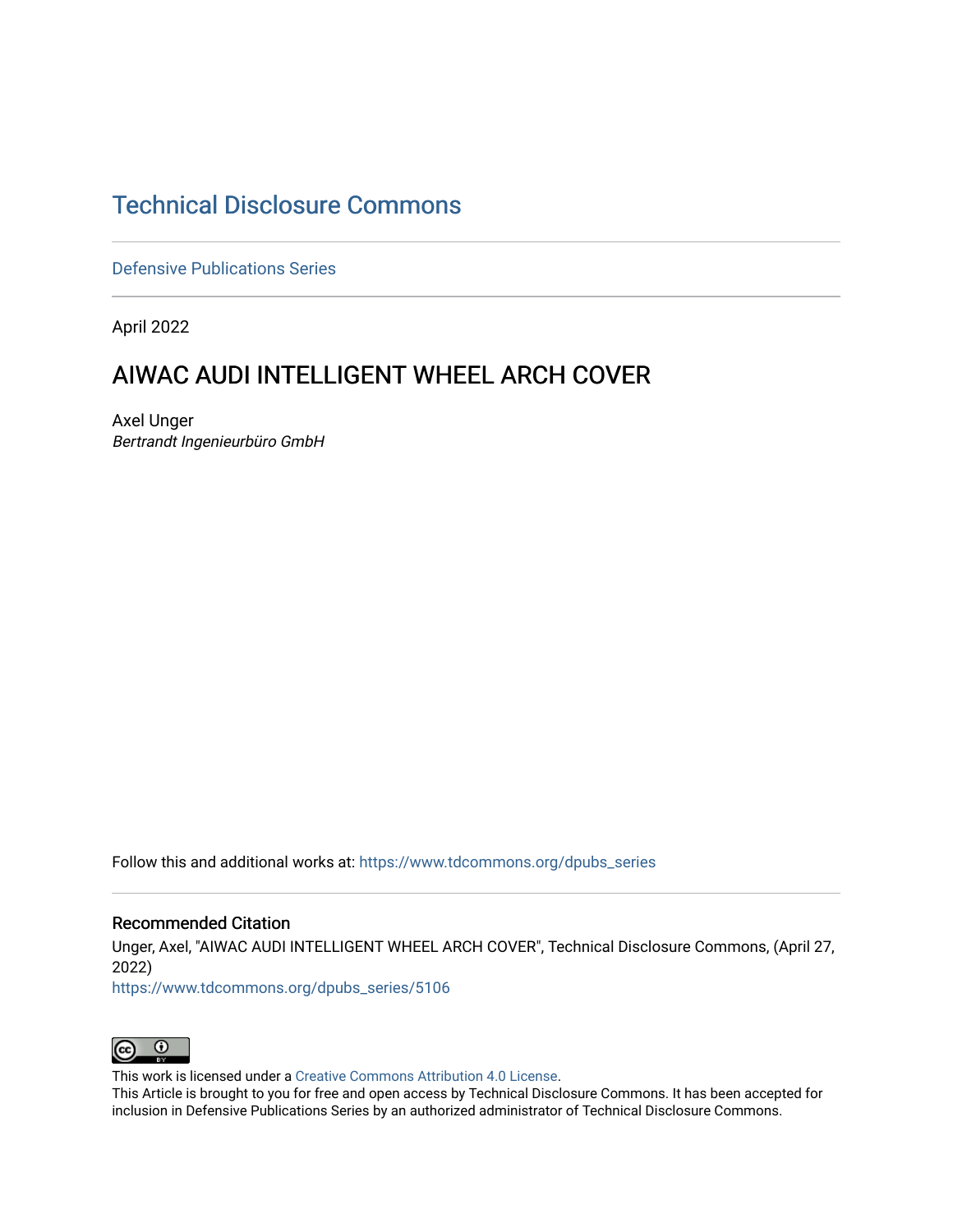## "AIWAC" AUDI INTELLIGENT WHEEL ARCH COVER - METHOD FOR A TRIM POSITION CONTROLLED WHEEL ARCH COVER VIA AN ADJUSTING DEVICE ON THE FENDER/SIDE PANEL OF A MOTOR VEHICLE WITH HEIGHT-ADJUSTABLE CHASSIS

#### **Initial situation:**

Electric vehicles can still be optimised in terms of range and there are many different solutions for this. The decisive factor in a motor vehicle is also the air resistance resulting from a shock effect on a wheel contact body of a mudguard/wheel housing to cover a tyre.

Depending on the wheel size and chassis (normal/sport chassis/air suspension chassis), the distance between a vehicle wheel with rim and tyre to a body edge of a wheel contact body varies. The legally prescribed mudguard of a wheel approach body with the angular dimensions 30 degrees in front of the wheel axle and 50 degrees behind the wheel axle result in an unfavourably long segment of an abutting edge of the mudguard and overlap at the wheel arch edge in the case of a height-adjustable chassis with lowered trim position. Cf. Fig. 1 and Fig. 2

#### **Solution:**

"AIWAC" Audi intelligent wheel arch cover / Method for a trim position controlled wheel arch cover via an adjusting device on the mudguard/side section of a motor vehicle with height-adjustable chassis.

The radian measure, i.e. segment length, of a wheel arch cover results from legally prescribed angular dimensions which refer to a wheel centre and from a trim position height of a motor vehicle. See Fig. 1 / Fig. 4.

The invention focuses on a mileage increase/range optimisation by an automated air friction optimisation at the mudguard of a motor vehicle with variable trim position. The aim is to automatically couple a shock edge length variably with a trim position control and thus to always ensure the smallest possible segment length of a wheel contact body, which is legally prescribed by the KBA with 30 or 50 angular degrees to the centre of the axle.

For this purpose ...

- in a first processing step, the trim position of a motor vehicle is queried by a height-adjustable running gear.
- in a subsequent second processing step, the segment arc of the wheel contact body is variably adjusted in the x-direction in the circumferential direction of the wheel in such a way that the specifications of the KBA are fulfilled to the aerodynamically most favourable minimum of the mudguard/tyre cover. Cf. Fig. 4

The indicated method also takes into account the variable tracking of a wheel contact body in the circumferential direction of the wheel in order to ensure a prescribed maximum which is vehicle class-dependent, e.g. class M1 (colloquially automobiles and motor homes) with respect to a cover.

The idea of the invention has the aim ...

- to increase an efficiency of a vehicle / C02 reduction
- to increase a range, in particular for an E-/H2-/Hybrid drive system
- to determine a design of a fender/tyre cover optimally to a trim position
- To reduce a variety of parts of statically fixed wheel contact bodies for different chassis in motor vehicles.

#### **Advantages:**

The advantages of the invention disclosure are shown in a reduction of disadvantageous impact loss and air friction influences of a wheel starting body. This effect has a particularly positive effect on a range of a motor vehicle with an alternative output, e.g. with an e-drive.

- Increase of an efficiency of a motor vehicle/increased CO2 neutrality
- Increased range, especially for an E-/H2-/Hybrid drive system
- Variable design element on a mudguard/tyre cover that always matches a trim position in terms of design, irrespective of trim position
- Cost saving by reducing the number of parts of statically fixed wheel contact bodies for different chassis in a motor vehicle.

#### **Technical implementation**

The task is solved with ...

• a motor vehicle (in particular an electric vehicle) which has a height-adjustable chassis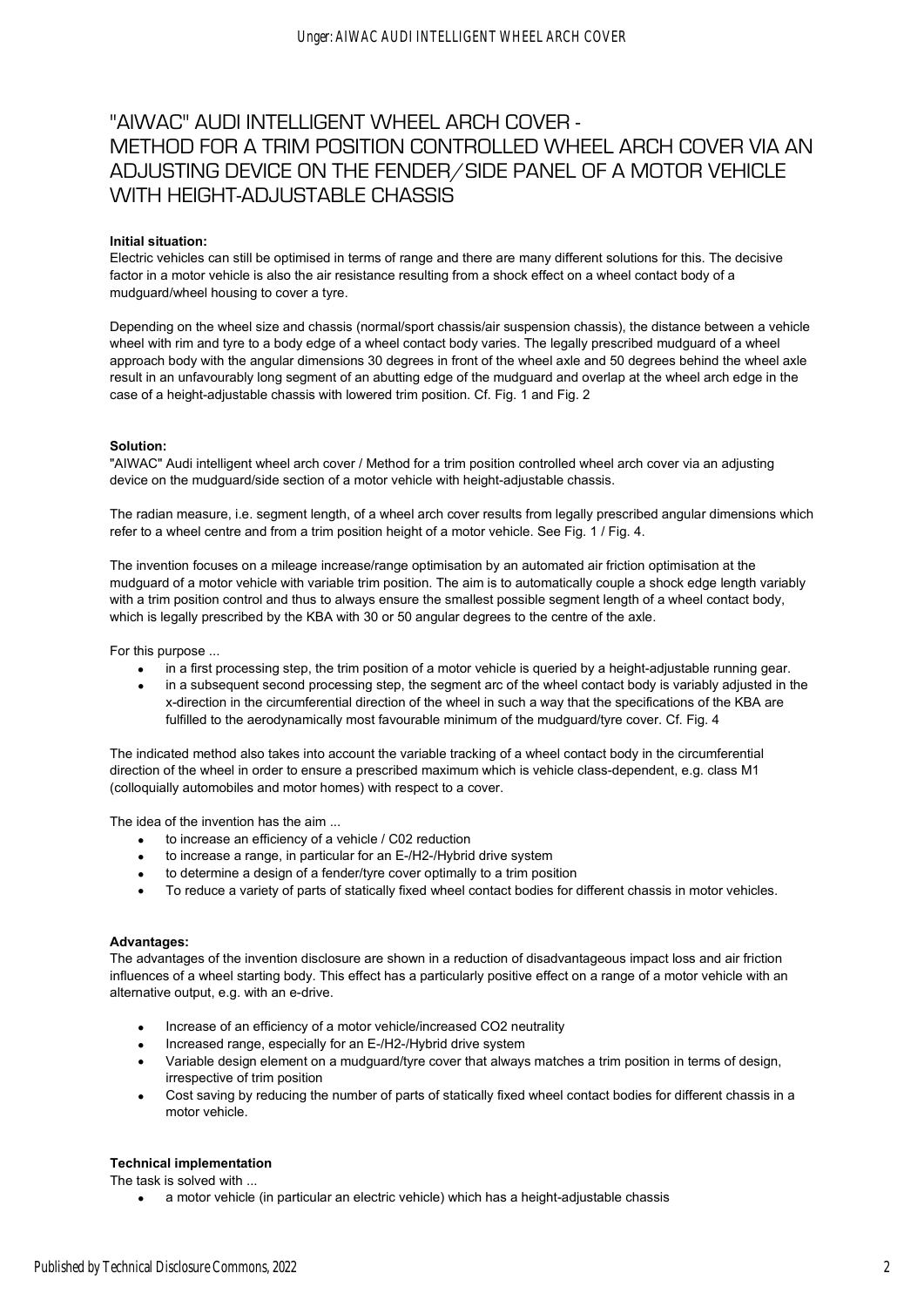- a mudguard
- a mudguard/wheel cover, i.e. a so-called wheel contact body
- an interface to an AIWAC control unit with
- a length-adjustable/variable wheel contact body

The height-adjustable running gear can, for example, be an air suspension running gear.



### **Fig. 1 Wheel start body / mudguard with cover on a wheel arch:**

If the vehicle body, i.e. a trim level of a motor vehicle body, is lowered, then the arc/segment dimension of a legally prescribed wheel cover on a mudguard - in the range 30 degrees in front of/50 degrees after the wheel axle - can be reduced while at the same time ensuring the legal requirements by the KBA with regard to a road safety.

In simplified terms, the invention disclosure "AIWAC" describes the automated tracking of a cover of a wheel as a function of the ground clearance dimension of a body/body/passenger compartment.

State of the art / geometrically fixed wheel cover / cf. Fig. 5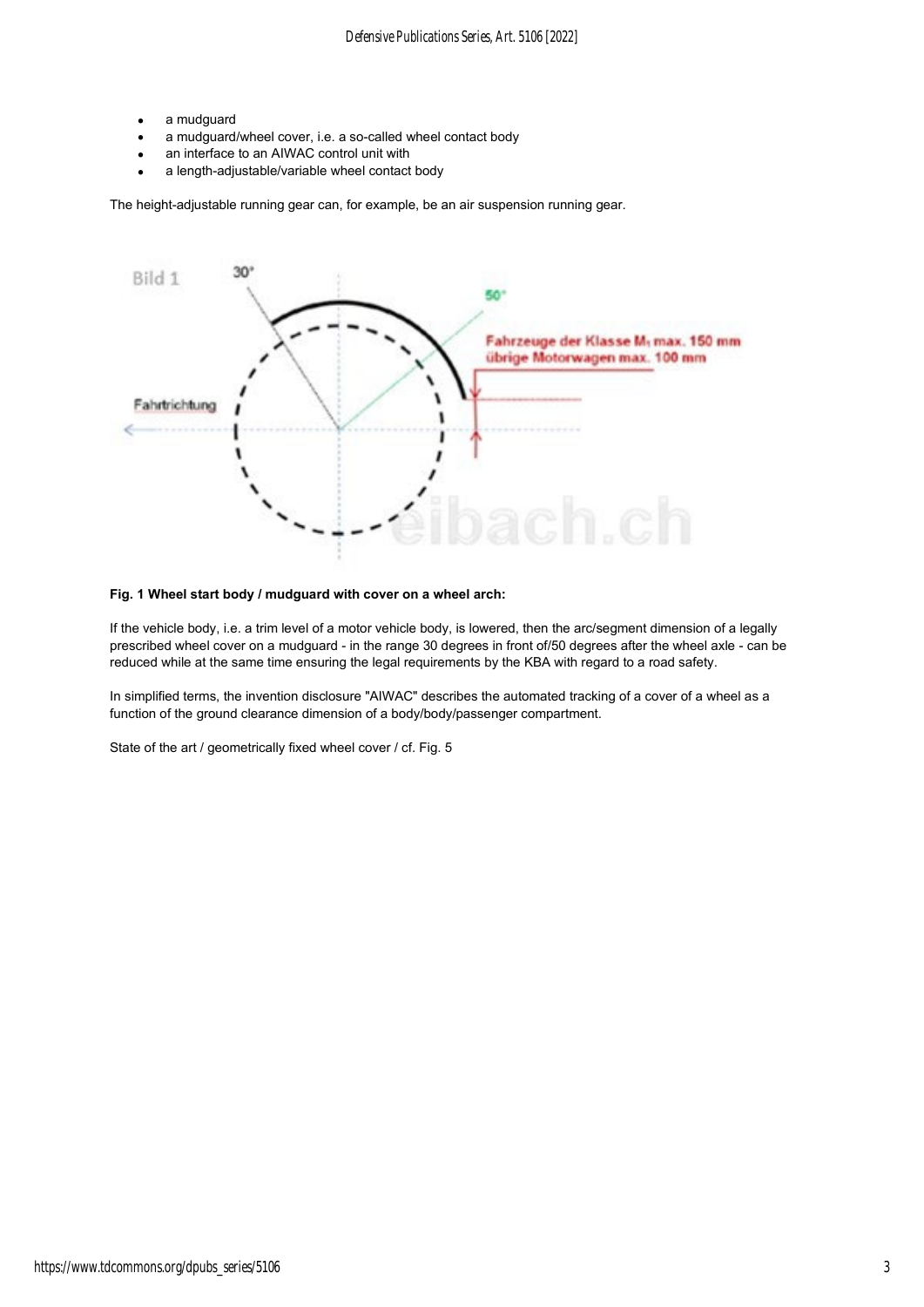

**Fig. 2 shows the wheel tread prescribed by the KBA on the front axle (30 grd. front - left picture - 50 grd. rear right picture - and shown complete on the front axle in the centre picture and the wheel tread prescribed by the KBA on the rear axle (30 grd. front - left picture - 50 grd. rear - right picture - and shown complete on the rear axle in the centre picture).**

The differentiation to the SDT represents a variable wheel cover in the indicated procedure, which fulfils the legal requirements in a trim position-controlled manner and thus exerts the smallest possible air resistance on the motor vehicle with a lowered body/passenger cell structure.

In simplified terms, when the vehicle is lowered, the wheel start body can shorten in the longitudinal extension in the xdirection (+/-) along the wheel arch edge of the motor vehicle - red line in Fig. 3., cf. also Fig. 4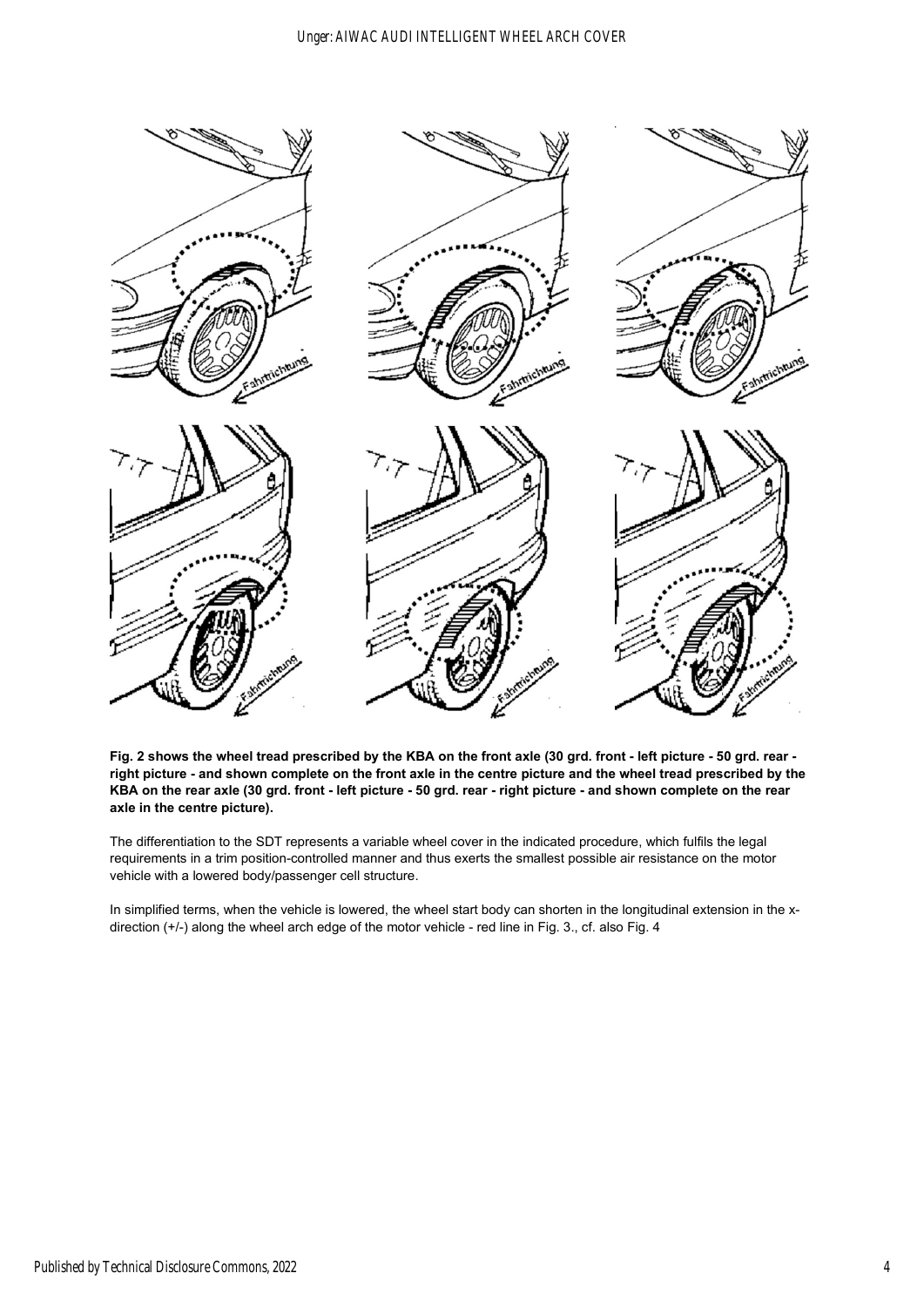

**Fig. 3 Variable wheel starting body**

#### **Appendix**

§ 22 in conjunction with § 20 Road Traffic Licensing Regulations (StVZO)

#### KBA requirements for the registration of a motor vehicle

The wheel cover on axle 1 must be produced by extending the front apron and the mudguard or by fitting permanently attached body parts in the area 30 degrees in front of the wheel centre and 50 degrees behind the wheel centre. The entire width of the wheel/tyre combination must be covered in the above-mentioned area, taking into account the maximum possible operating dimension of the tyre (1.04 times the nominal width of the tyre).

24D) The wheel cover on axle 2 must be produced by extending the rear apron and the mudguard or by fitting permanently attached body parts in the area 30 degrees in front of the wheel centre and 50 degrees behind the wheel centre. The entire width of the wheel/tyre combination must be covered in the above-mentioned area, taking into account the maximum possible operating dimension of the tyre (1.04 times the nominal width of the tyre).

24J) The wheel cover on axle 1 must be produced by extending the front apron and the mudguard or by fitting permanently attached body parts in the area 30 degrees in front of the wheel centre and 50 degrees behind the wheel centre. Depending on the set-up condition of the vehicle (e.g. vehicle lowering, wheel cover widening, etc.) it may be possible that the wheel cover is sufficient. The entire width of the wheel/tyre combination must be covered in the abovementioned area, taking into account the maximum possible operating dimension of the tyre (1.04 times the nominal width of the tyre).

24M) The wheel cover on axle 2 must be produced by extending the rear apron and the mudguard or by attaching permanently fixed body parts in the area 30 degrees in front of the wheel centre and 50 degrees behind the wheel centre. Depending on the set-up condition of the vehicle (e.g. vehicle lowering, wheel cover widening, etc.) it may be possible that the wheel cover is sufficient. The entire width of the wheel/tyre combination must be covered in the abovementioned area, taking into account the maximum possible operating dimension of the tyre (1.04 times the nominal width of the tyre).